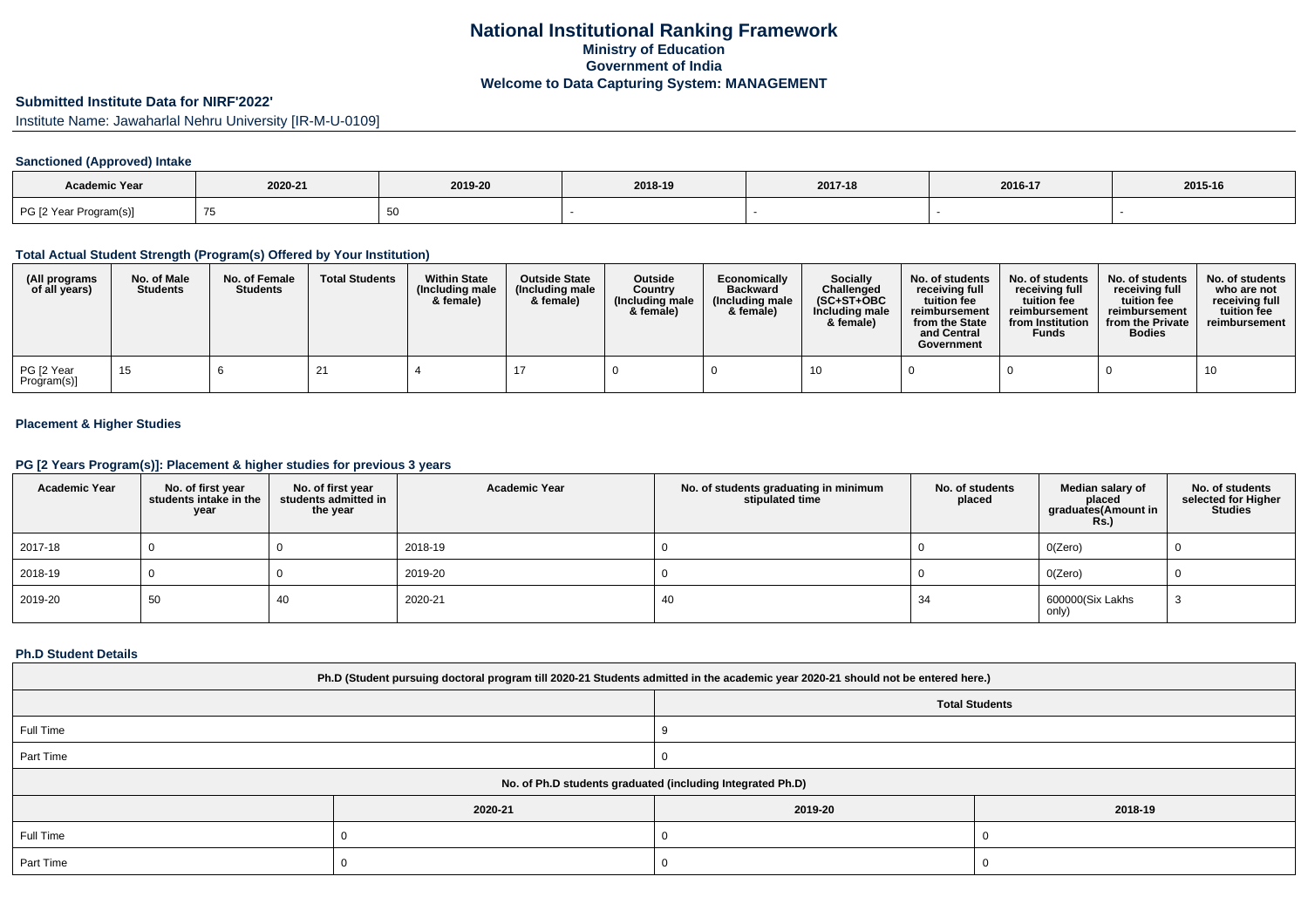#### **Financial Resources: Utilised Amount for the Capital expenditure for previous 3 years**

| <b>Academic Year</b>                                                                                                                                                           | 2020-21                                               | 2019-20                                                                  | 2018-19                                                          |  |  |  |  |  |
|--------------------------------------------------------------------------------------------------------------------------------------------------------------------------------|-------------------------------------------------------|--------------------------------------------------------------------------|------------------------------------------------------------------|--|--|--|--|--|
|                                                                                                                                                                                | <b>Utilised Amount</b><br><b>Utilised Amount</b>      |                                                                          | <b>Utilised Amount</b>                                           |  |  |  |  |  |
| Annual Capital Expenditure on Academic Activities and Resources (excluding expenditure on buildings)                                                                           |                                                       |                                                                          |                                                                  |  |  |  |  |  |
| Library (Books, Journals and e-Resources only)                                                                                                                                 | 313065 (Three Lakh Thirteen Thousand Sixty Five Only) | 435233 (Four Lakh Thirty Five Thousand Two Hundred Thirty<br>Three Only) | 0 (Zero)                                                         |  |  |  |  |  |
| Expenditure on setting up/upgradation of laboratory                                                                                                                            | 0 (Zero)                                              | 0 (Zero)                                                                 | 0 (Zero)                                                         |  |  |  |  |  |
| Other expenditure on creation of Capital Assets (For setting up<br>classrooms, seminar hall, conference hall, library excluding<br>expenditure on Land , Building, Roads etc.) | 0 (Zero)                                              | 0 (Zero)                                                                 | 6624069 (Sixty Six Lakh Twenty Four Thousand Sixty Nine<br>Only) |  |  |  |  |  |

# **Financial Resources: Utilised Amount for the Operational expenditure for previous 3 years**

| <b>Academic Year</b>                                                                                                                                                                            | 2020-21                                                                    | 2019-20                                                                    | 2018-19                                                                |  |  |  |  |  |
|-------------------------------------------------------------------------------------------------------------------------------------------------------------------------------------------------|----------------------------------------------------------------------------|----------------------------------------------------------------------------|------------------------------------------------------------------------|--|--|--|--|--|
|                                                                                                                                                                                                 | <b>Utilised Amount</b>                                                     | <b>Utilised Amount</b>                                                     | <b>Utilised Amount</b>                                                 |  |  |  |  |  |
| <b>Annual Operational Expenditure</b>                                                                                                                                                           |                                                                            |                                                                            |                                                                        |  |  |  |  |  |
| Salaries (Teaching and Non Teaching staff)                                                                                                                                                      | 7346809 (Seventy Three Lakh Forty Six Thousand Eight<br>Hundred Nine Only) | 791573 (Seven Lakh Ninety One Thousand Five Hundred<br>Seventy Three Only) | 194549 (One Lakh Ninety Four Thousand Five Hundred Forty<br>Nine Only) |  |  |  |  |  |
| Maintenance of Academic Infrastructure or consumables and<br>other running expenditures (excluding maintenance of hostels<br>and allied services, rent of the building, depreciation cost, etc) | 131145 (One Lakh Thirty One Thousand One Hundred Forty<br>Five Only)       | 141074 (One Lakh Forty One Thousand Seventy Four Only)                     | 45002 (Fifty Five Thousand and Two Only)                               |  |  |  |  |  |
| Seminars/Conferences/Workshops                                                                                                                                                                  | 18000 (Eighteen Thousand Only)                                             | 67487 (Sixty Seven Thousand Four Hundred Eighty Seven<br>Only)             | 0 (Zero)                                                               |  |  |  |  |  |

#### **Sponsored Research Details**

| <b>Financial Year</b>                    | 2020-21                | 2019-20       | 2018-19 |
|------------------------------------------|------------------------|---------------|---------|
| Total no. of Sponsored Projects          |                        |               |         |
| Total no. of Funding Agencies            |                        |               |         |
| Total Amount Received (Amount in Rupees) | 2300000                | 1000000       |         |
| Amount Received in Words                 | Twenty Three Lakh Only | Ten Lakh Only | Zero    |

# **Consultancy Project Details**

| <b>Financial Year</b>                    | 2020-21 | 2019-20                      | 2018-19 |  |
|------------------------------------------|---------|------------------------------|---------|--|
| Total no. of Consultancy Projects        |         |                              |         |  |
| Total no. of Client Organizations        |         |                              |         |  |
| Total Amount Received (Amount in Rupees) |         | 150000                       |         |  |
| Amount Received in Words                 | Zero    | One Lakh Fifty Thousand Only | Zero    |  |

### **Executive Development Program/Management Development Programs**

| $- \cdot$<br>ıl Year<br>Financia<br>the contract of the contract of the contract of the contract of the contract of the contract of the contract of | 2020-21<br>the contract of the contract of | 2019-20<br>$\sim$ $\sim$ $\sim$ | 2018-19 |
|-----------------------------------------------------------------------------------------------------------------------------------------------------|--------------------------------------------|---------------------------------|---------|
|-----------------------------------------------------------------------------------------------------------------------------------------------------|--------------------------------------------|---------------------------------|---------|